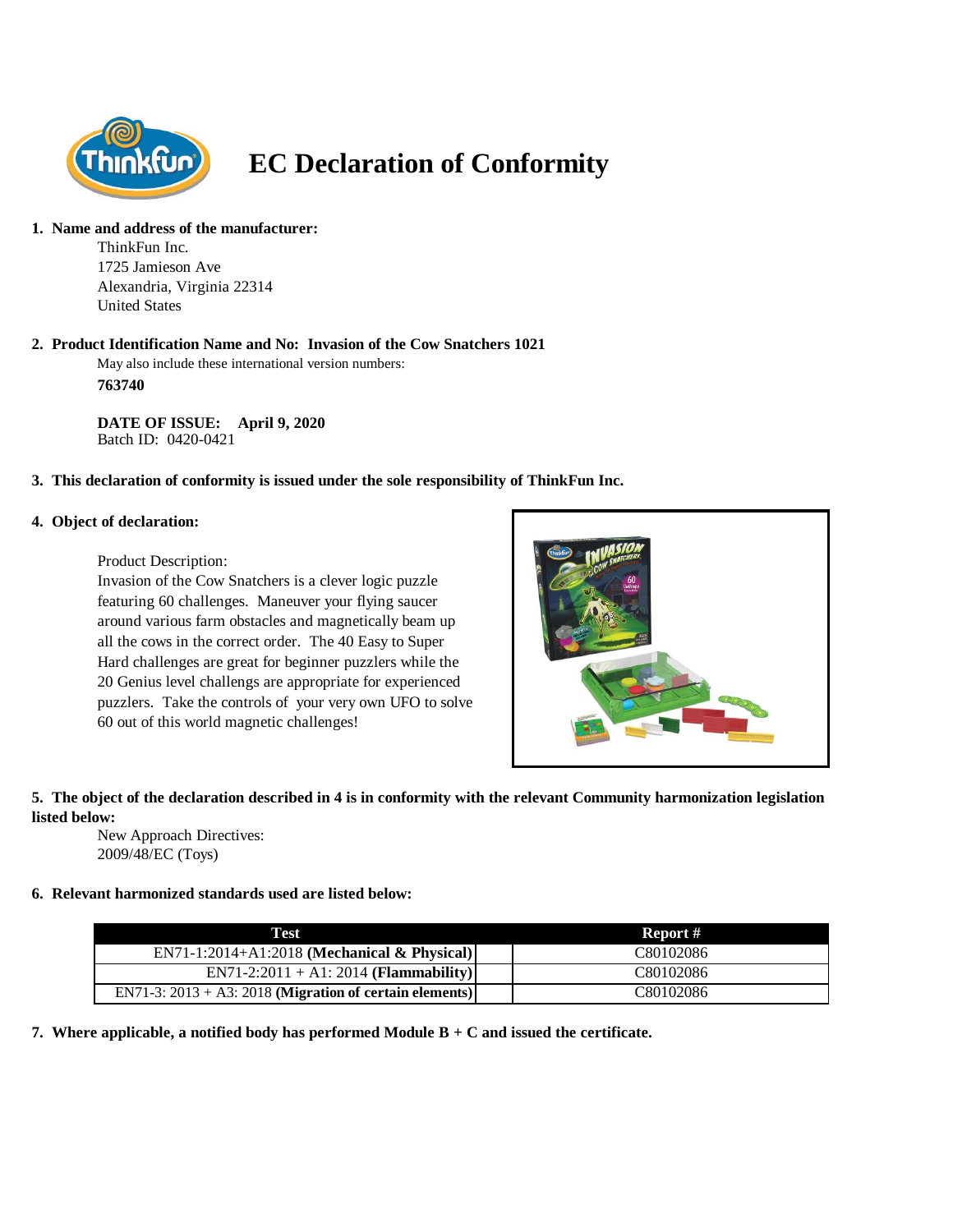## **8. Additional Information:**

The object of declaration is also in conformity with the following standards/regulations:

| <b>Test</b>                                             | Report #  |
|---------------------------------------------------------|-----------|
| REACH Annex XVII (Cadmium)                              | C80102086 |
| <b>REACH Annex XVII (Phthalates)</b>                    | C80102086 |
| <b>REACH Annex XVII (Azo Dyes)</b>                      | C80102086 |
| 94/62/EC (Heavy Metals Requirements on Packaging        |           |
| and Packaging Waste)                                    | C80102086 |
| Determination Of Polycyclic Aromatic Hydrocarbon [Point |           |
| 50 Of The Annex XVII Of The Regulation (EC) No.         |           |
| 1907/2006 (REACH) With Further Amendment                | C80102086 |
| Determination Of Pentachlorophenol [Point 22 Of The     |           |
| Annex XVII Of The Regulation (EC) No. 1907/2006         |           |
| (REACH) With Further Amendment]                         | C80102086 |
| Determination Of Pentachlorophenol[German Ordinance     |           |
| on Prohibition of Chemical (ChemVerbotsV) Attachment    |           |
| 15]                                                     | C80102086 |
| Determination Of Benzene Content [Point 5 Of The Annex  |           |
| XVII Of The Regulation (EC) No. 1907/2006 (REACH)       |           |
| And Further Amendment]                                  | C80102086 |
| Determination Of HBCDD As Per Client's Specification.   | C80102086 |
| Determination Of PBBs & PBDEs Content As Per Client's   |           |
| Specification [(EU) No. 757/2010 And (EU) No.2016/293   |           |
| Amending Regulation (EC) No 850/2004 On Persistent      | C80102086 |
| [Bedarfsgegenständeverordnung Annex 1 (to § 3)]         |           |
| Substances which may not be used in the manufacture or  |           |
| treatment of certain consumer goods]                    | C80102086 |
| Determination Of Flame Retardant Content [Point]        |           |
| 4,7,8,44,45 Of The Annex XVII Of The Regulation (EC)    |           |
| No. 1907/2006 (REACH) With Further Amendment]           | C80102086 |
| Flame                                                   |           |
| Retardant (PBBs & PBDES) As Per Client's Specification  |           |
| w/ Reference to Chem. Verbots V                         |           |
| Regulation.                                             | C80102086 |
|                                                         |           |
| Aniline referring to Regulation (EC) 1907/2006 (limit   |           |
| of 30mg/kg)                                             | C80102086 |

Signed for and on behalf of ThinkFun Inc.

Latalie Japia  $\sqrt$ 

Natalie Tapia, Product Safety

Place of Issue:

ThinkFun Inc. 1725 Jamieson Avenue Alexandria, Virginia 22314 United States